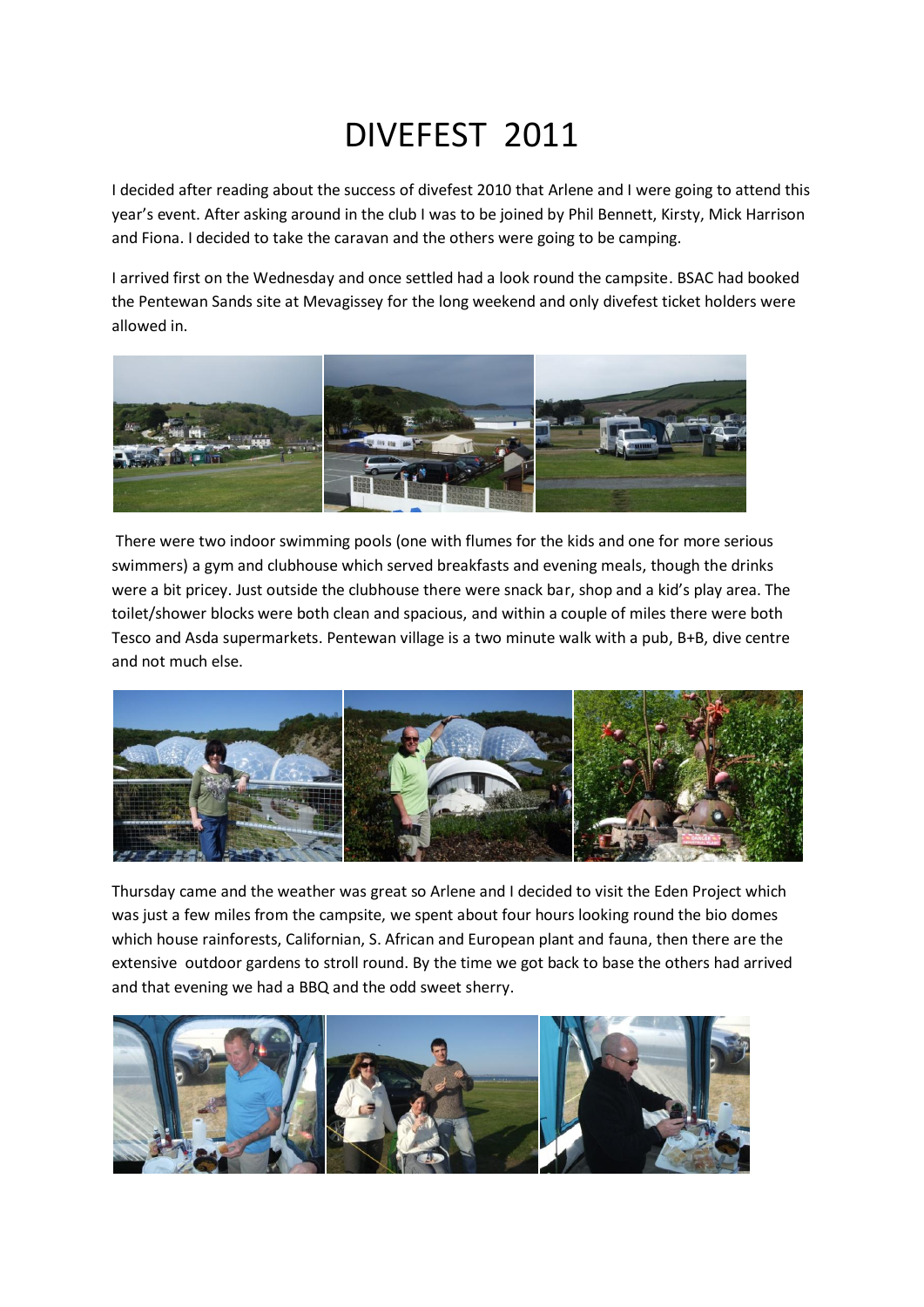We had pre booked our diving with Sal diving through the divefest website, our plan was to dive Friday, Saturday and Monday two dives a day. Saturday night was to be the big party night so we opted not to dive Sunday. They were well organised with rib divers (you could bring your own) being launched straight from the beach and hardboats leaving from Mevagissey harbour about three miles away. Parking was "interesting" as was driving through the very narrow streets to get to and from the harbour.



Our first dive Friday was on the Kanteong Dredger at 3500ton she was the world's largest dredger in her day. She was on tow from the builder's yard in Holland to the Far East when she capsized in a storm off Eddystone. She was then abandoned and drifted down the coast to Fowey where she sank on 8<sup>th</sup> March 1937. She is broken into two parts and there are large shoals of fish hidden inside. Access is good as many of the outer plates have fallen away and we encountered several large squid which approached divers without fear.

Our second dive was at Black Head Rock a site strewn with boulders where we saw dogfish but little else.

Friday afternoon there was a Top hats and Tiara's afternoon tea to celebrate the royal wedding, with games and simulators for families and that night we ate at the clubhouse, the meals were reasonably priced and there was plenty on the plate.

Saturday dives were again the Dredger which we didn't mind as there was still plenty we hadn't seen, followed by an unnamed scenic dive which was gullies covered with kelp (yawn).



Saturday afternoon had more entertainment in the form of a circus skills workshop, more games, a survival skills walk along the beach with Andy Torbet, beach Olympics and dolphin rescue demonstration. From 6 o'clock there was a curry/Chilli night followed by the groups Gallowglass & Rock the Party playing in the main marquee. There was a Sci-Fi theme fancy dress with some excellent costumes on display.